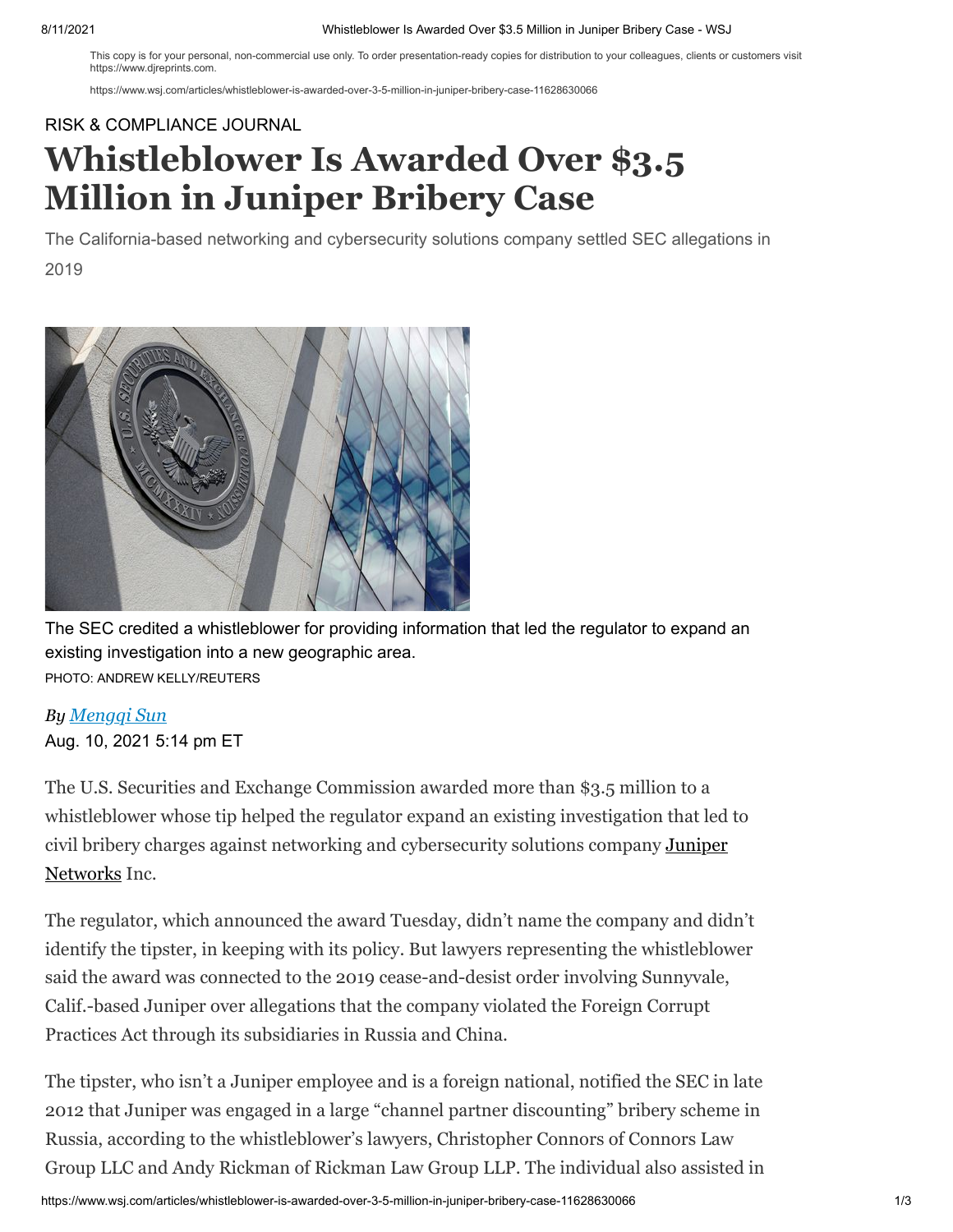the company's internal investigation and was later interviewed by a team from the SEC and the U.S. Justice Department, the lawyers said in a statement.

The SEC credited the whistleblower for providing new information that led the regulator to expand an existing investigation into a new geographic area and for providing supplemental information and assistance, according to an SEC statement Tuesday announcing the award.



Juniper [agreed to pay more than \\$11.7 million](https://www.wsj.com/articles/juniper-networks-settles-foreign-bribery-charges-11567118001?mod=article_inline) as part of a 2019 settlement with the SEC. The company didn't admit to or deny the findings. The FCPA, a U.S. antibribery law, prohibits the use of bribes to foreign officials to win or keep business.

"In connection with the settlement, the SEC highlighted Juniper's extensive cooperation with its investigation and its strengthened Integrity & Compliance Program," a Juniper representative said Tuesday. "During the pendency of the investigation, Juniper took a number of steps to substantially strengthen and invest in our compliance program."

In 2018, Juniper, which manufactures and sells networking equipment products and services, said the U.S. Justice Department had closed a [parallel investigation](https://www.wsj.com/articles/core-labs-juniper-networks-report-end-of-fcpa-probes-1518457521?mod=article_inline) into the matter.

The SEC in 2019 alleged that, between 2008 and 2013, some sales employees of Juniper's Russian subsidiary secretly agreed with third-party distributors to fund leisure trips for customers, including government officials, through the use of off-book accounts. The SEC said the alleged misconduct continued even after the company's senior management learned about it, and that the company's remedial efforts were ineffective.

The SEC also said that some sales staff of Juniper's Chinese subsidiary falsified trip and meeting agendas for customer events that understated the true amount of entertainment involved on the trips from 2009 through 2013. Juniper's legal department approved